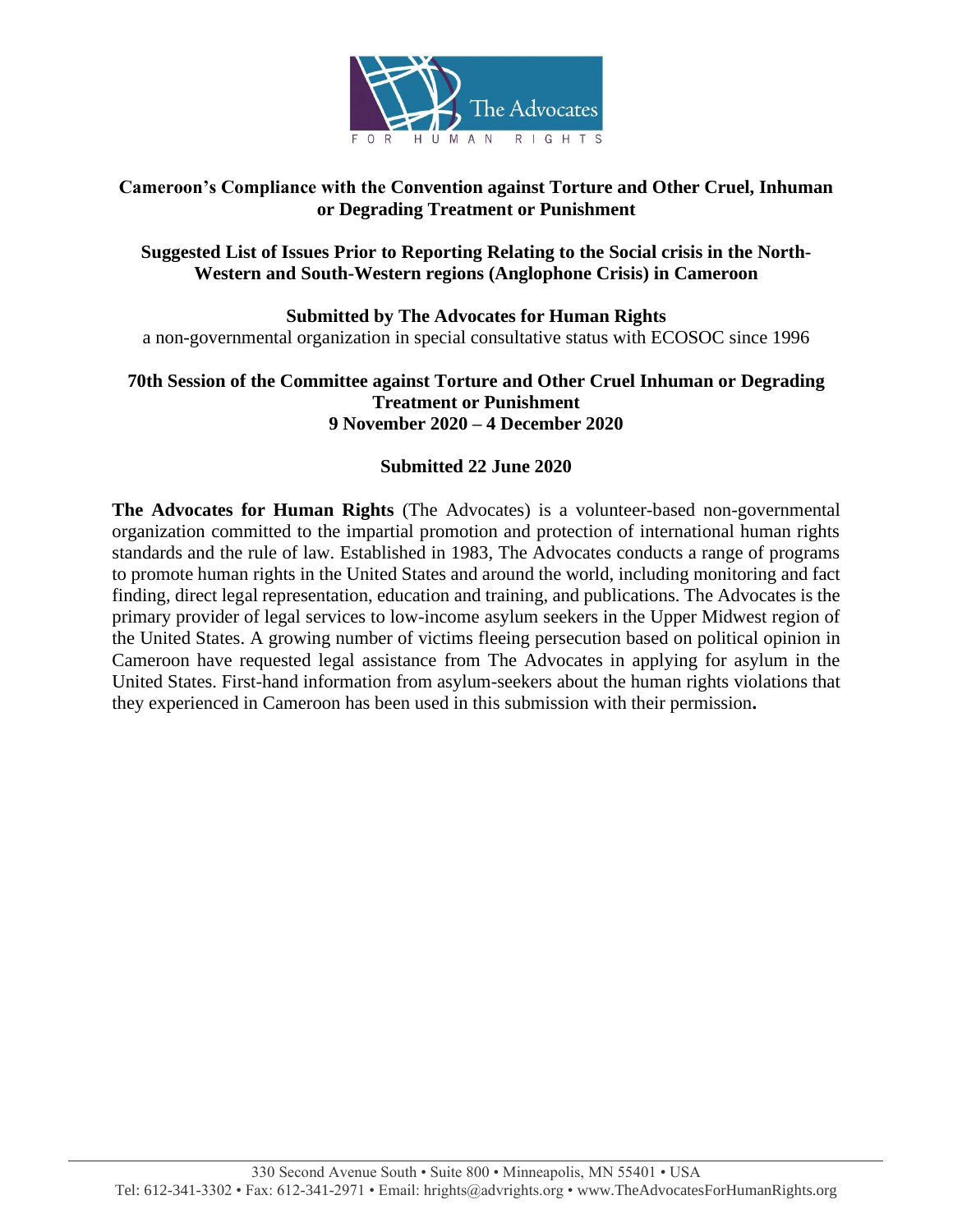#### **EXECUTIVE SUMMARY**

- 1. The Advocates for Human Rights submits this report to the Committee against Torture to assist the Committee in preparing for the Republic of Cameroon's upcoming periodic report on its efforts to implement the Convention against Torture and Other Cruel, Inhuman or Degrading Treatment or Punishment<sup>1</sup> and the Committee's 2017 Concluding Observations.<sup>2</sup> In particular, this report addresses the crisis affecting Cameroon's English-speaking minority in the Northwest Region and Southwest Region of Cameroon.
- 2. The Republic of Cameroon fails to uphold its obligations under the Convention. The Convention recognizes "the obligation of States under the Charter, in particular Article 55, to promote universal respect for, and observance of, human rights and fundamental freedoms" and states "that no one shall be subjected to torture or to cruel, inhuman or degrading treatment or punishment."<sup>3</sup> The State routinely detains people based on perceived support for the Anglophone separatist movement. In detention, Cameroonian authorities subject Anglophones and people suspected of supporting them to torture and cruel, inhuman, and degrading treatment, in direct contravention of Articles 2 and 16 of the Convention.<sup>4</sup> The State fails to appropriately censure the marginalization, persecution, discrimination, and violence directed toward these people and to provide a remedy to victims, as required by Articles 12, 13, and 14 of the Convention. <sup>5</sup> The continued criminalization of the Anglophone separatist movement has created a hostile and unsafe environment for Cameroon's English-speaking minority.
- 3. Multiple sources report that security and defense forces have beaten and even killed scores of people, have arrested people without a warrant, and have sought charges against them in military courts for terrorism, all based on their actual or imputed support for the Anglophone movement. Cameroon's position is that the use of force has been necessary and proportionate in order to suppress the separatist claims of the Anglophone movement.<sup>6</sup> Cameroon has failed to respond to the Committee's requests for information on the number of protesters who remain in detention and the status of the State's investigations into the deaths that had occurred and whether other investigations are planned or have been launched into the arbitrary detentions and excessive use of force in response to the protests.<sup>7</sup>
- 4. This report offers summaries of reports of violence, persecution, and discrimination toward Anglophones in Cameroon. In particular, this report discusses the following topics: murder, torture, violence, and rape of Anglophone persons; criminalization of the separatist movement; arbitrary arrests; destruction and theft of property in the Anglophone region; lack of police response; discrimination and hate crimes against human rights defenders; lack of access to health care; and withholding of identification documents. The information gathered for this

<sup>&</sup>lt;sup>1</sup> United Nations General Assembly, *Convention against Torture and Other Cruel*, Inhuman or Degrading *Treatment or Punishment*, Treaty Series, vol. 1465, p. 85, 10 December 1984.

<sup>2</sup> Committee against Torture, *Concluding Observations on the Fifth Periodic Report of Cameroon* (December 18, 2017), U.N. Doc. CAT/C/CMR/CO/5.

<sup>3</sup> United Nations General Assembly, *Convention against Torture and Other Cruel, Inhuman or Degrading Treatment or Punishment*, Treaty Series, vol. 1465, p. 85, 10 December 1984.

<sup>4</sup> *Id.* at Art. 2, 16.

<sup>5</sup> *Id.* at Arts. 12, 13, 14.

<sup>6</sup> Committee against Torture, *Concluding Observations on the Fifth Periodic Report of Cameroon* (December 18, 2017), U.N. Doc. CAT/C/CMR/CO/5 at 5-6.

<sup>7</sup> *Id.* at 6.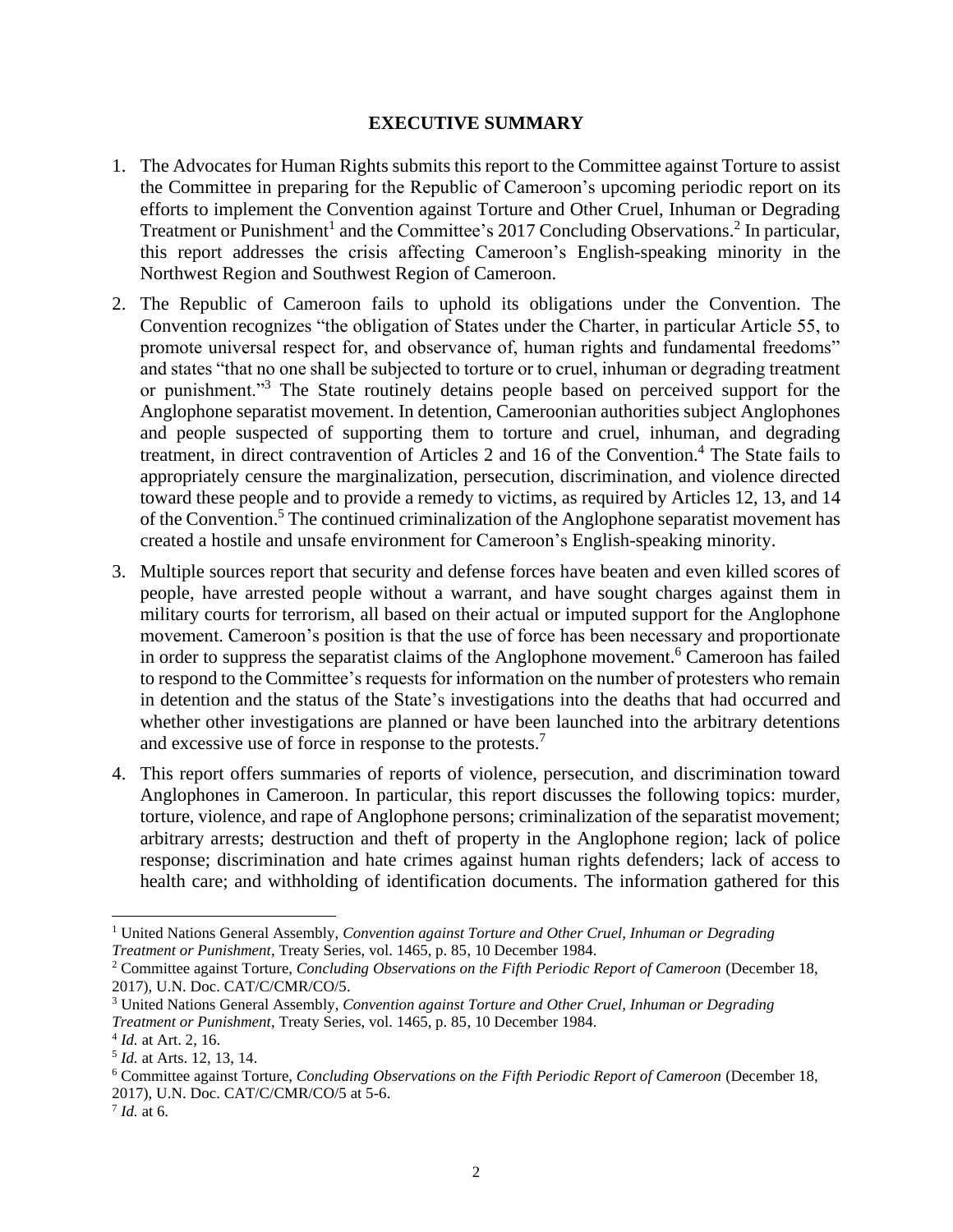report is based on the experiences of asylum-seekers who have fled Cameroon, as supplemented by NGO fact-finding and reports, country reports, journal articles, and news articles.

5. Finally, this report offers the Committee suggested questions to be included in the List of Issues Prior to Reporting for the Government of Cameroon.

## **Cameroon fails to uphold its obligations under the Convention against Torture and Other Cruel, Inhuman or Degrading Treatment or Punishment**

- **I. Allegations of excessive use of force, extrajudicial executions, ill-treatment, and arbitrary arrest by State officials are not subject to impartial investigation, State officials are not prosecuted or punished, and victims do not receive redress. (Concluding Observations Paragraph 20(a))**
- 6. The military often detains and tortures people in the Anglophone region on mere suspicion of their participation in or aid to the separatist movement.<sup>8</sup> The military often provides no notice before an arrest and arrest people simply because of their proximity to a protest or other separatist activity.<sup>9</sup> The military restricts detainees' ability to contact their family or speak to a lawyer and often only releases them if they pay a bribe.
- 7. Victims of such arbitrary and unlawful detentions have no access to redress and even fear seeking medical care at public hospitals because, after incidents of excessive use of force against protesters, the military patrols hospitals for suspected separatists. Often, they are left with no choice but to try to flee the country.
- 8. The Government contends that although it conducts investigations into allegations of crimes committed by security forces, it does not make the results of those investigations public to avoid undermining the morale of government troops. But this lack of transparency appears to create a climate of impunity and fuel further human rights violations, including the arbitrary detention and torture of Anglophones.<sup>10</sup>
- 9. During the Committee's last periodic review of Cameroon, the Committee highlighted this issue. In its 2017 Concluding Observations, the Commission noted:

[I]t is the State party's position that the use of force was both necessary and proportionate to suppress the separatist, corporatist claims of the Anglophone social movement during the protests that took place in November and December 2016 and on 1 October 2017 in north-western and south-western Cameroon. According to various sources, however, a number of people were severely beaten by members of the security and defence forces, at least 17 persons died from gunshot wounds, over 500 persons were arrested without a warrant, sometimes even while in hospital, and

<sup>8</sup> Human Rights Watch, "*Cameroon: Detainees Tortured*," (August 20, 2019),

<https://www.hrw.org/news/2019/08/20/cameroon-detainees-tortured> (accessed June 11, 2020).

<sup>&</sup>lt;sup>9</sup> Interviews conducted by The Advocates (2015-2020).

<sup>10</sup> Human Rights Watch, "*Cameroon: Events of 2018*," 2018, [https://www.hrw.org/world-report/2019/country](https://www.hrw.org/world-report/2019/country-chapters/cameroon)[chapters/cameroon.](https://www.hrw.org/world-report/2019/country-chapters/cameroon)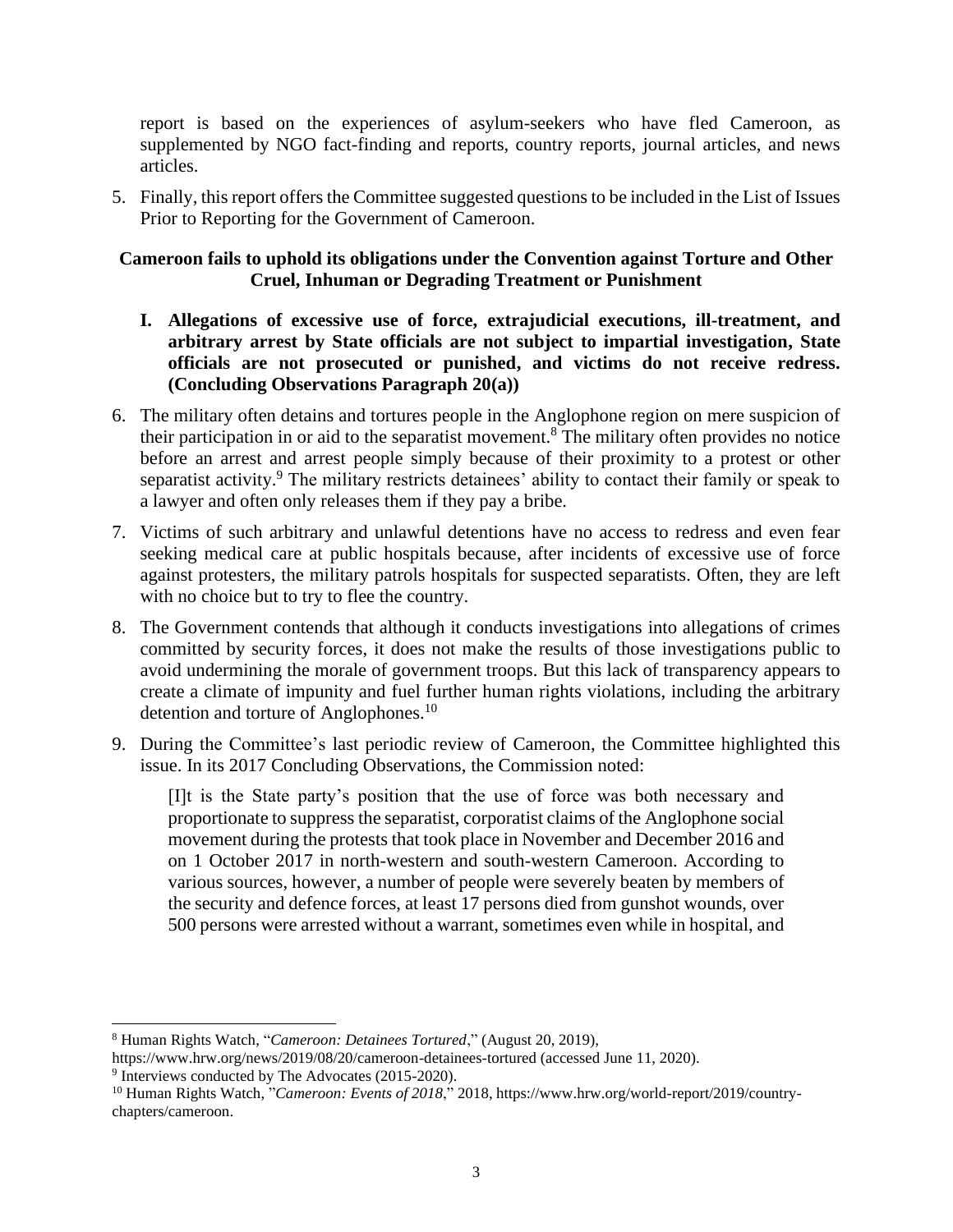at least 362 persons were tried for terrorism before military courts.<sup>11</sup>

- 10. While noting that the President ordered the release of some of the protesters and that the State launched investigations into the deaths that had occurred, the Committee found it regrettable that the State did not reply to the Committee's requests for information on the number of protesters still in detention, the status of the investigations, and whether other investigations were planned or launched into the excessive use of force at the protests and into arbitrary detentions.<sup>12</sup>
- 11. The Committee recommended that Cameroon:

Ensure that impartial investigations are conducted into all allegations of excessive use of force, extrajudicial execution, ill-treatment or arbitrary arrest by State officials during or after the protests in the Anglophone area; that those responsible are prosecuted and, if found guilty, punished; and that victims receive redress.<sup>13</sup>

- 12. The Cameroonian Government has failed to implement the Committee's recommendations.
- 13. Law enforcement authorities routinely beat, torture, sexually assault, and murder people who protest the marginalization of Anglophones. These authorities also threaten the lives of protesters who continue speaking out against the State's actions. In one instance before the current reporting period, after a university student publicly spoke out against the marginalization of Anglophones, the police came to her home without any notice, beat her, and arrested her.<sup>14</sup> The police detained her for six days, during which time they sexually assaulted her on multiple occasions. Although she wanted to press charges against the officers, her lawyer advised her that it would be a waste of resources and time because the police wanted her dead and she would be better off paying the police commissioner a bribe of 5 million francs to release her. After doing so and fleeing the country, she now stays away from political activities related to Cameroon despite her dream of helping to change the country. As a victim of torture, to this day she has never received any form of redress from Cameroonian authorities.
- 14. After a politically active woman attended a political event, military police arrested her without a warrant, beat her, and subjected her to cruel and inhuman conditions while in detention. After she was released and attended another political event, military police again arrested her without a warrant, imprisoned her, and subjected her to sexual violence. After she escaped, her family faced retribution and had to flee to the bush.<sup>15</sup>
- 15. Anglophones fear State retaliation for continuing to engage in political activity, let alone for seeking redress. The military continues to retaliate against separatists by killing or harming their family members, destroying their homes and businesses, and destroying entire Anglophone neighborhoods.<sup>16</sup> NGOs have documented several instances of Cameroonian

<sup>&</sup>lt;sup>11</sup> Committee against Torture, *Concluding Observations on the Fifth Periodic Report of Cameroon* (December 18, 2017), U.N. Doc. CAT/C/CMR/CO/5, **¶** 19.

<sup>12</sup> *Id.*

<sup>13</sup> Committee against Torture, *Concluding Observations on the Fifth Periodic Report of Cameroon* (December 18, 2017), U.N. Doc. CAT/C/CMR/CO/5, **¶** 20(a).

<sup>&</sup>lt;sup>14</sup> Interviews conducted by The Advocates (2015-2020).

<sup>&</sup>lt;sup>15</sup> Roundtable Discussion on the Anglophone Crisis in Cameroon Part II with Immigration Attorneys representing Asylum Clients, via Zoom hosted by the Advocates for Human Rights, May 22, 2020.

<sup>&</sup>lt;sup>16</sup> Amnesty International, "Cameroon: Rise in killings in Anglophone regions ahead of parliamentary elections," Feb. 2020, [https://www.amnesty.org/en/latest/news/2020/02/cameroon-rise-in-killings-in-anglophone-regions/.](https://www.amnesty.org/en/latest/news/2020/02/cameroon-rise-in-killings-in-anglophone-regions/)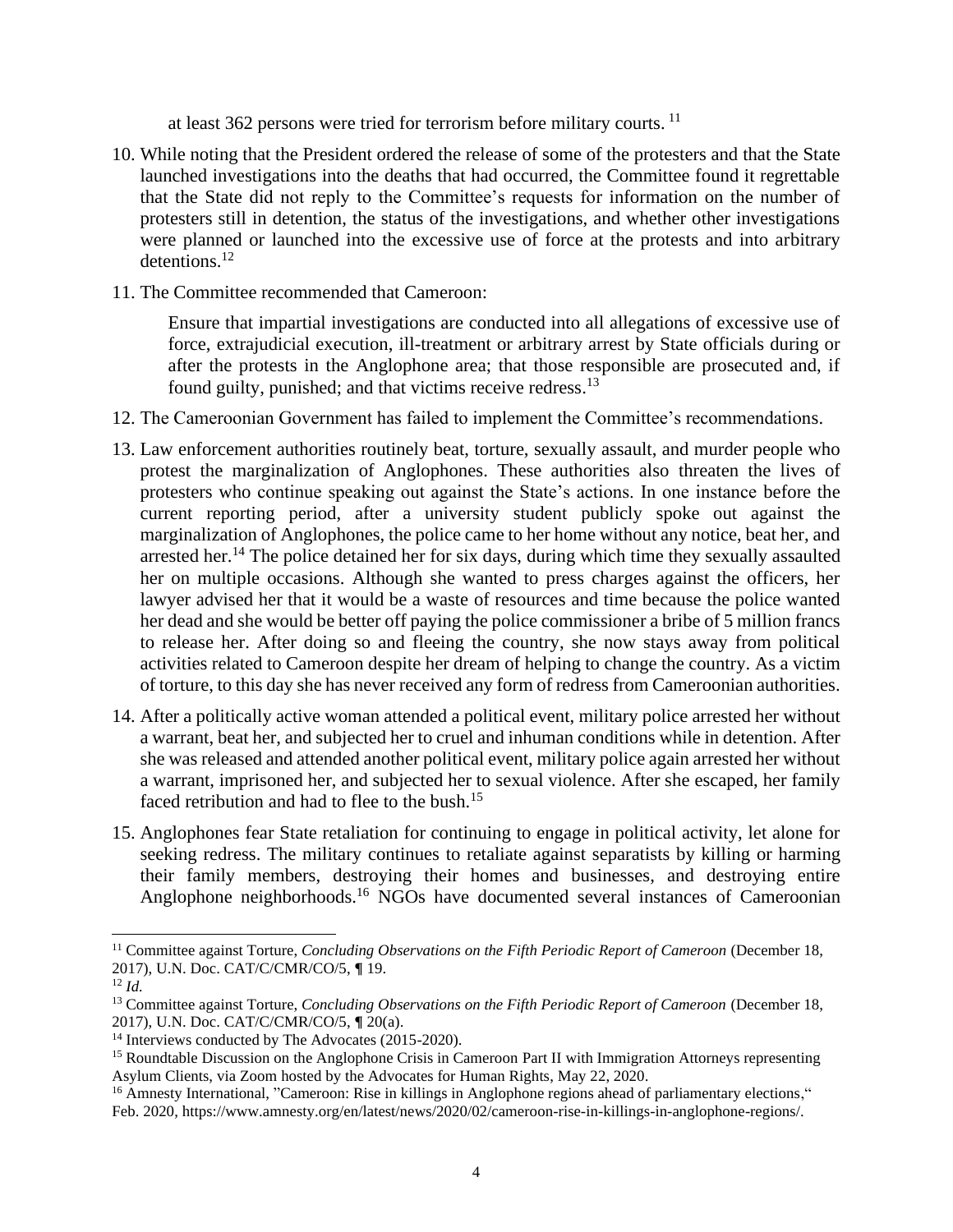forces looting, burning down homes and properties, and killing Anglophone civilians in retaliation against separatist attacks on the military.<sup>17</sup>

- 16. A man was detained for three days after attending protests in Bamenda. Authorities released him after his father paid government officials to obtain his release. He was arrested again months later and detained for three weeks for perceived anti-government activism and humanitarian efforts. Authorities released him only after his family made another, larger payment to government officials. During these two detentions, officials beat him on a daily basis and provided him with very little food and water. The Cameroonian military again targeted him after he attended the widespread Anglophone protests in October 2017. He eventually managed to escape and flee Cameroon, but even in his absence, the military came to his family home to search for him, and they shot and killed his brother. He carries scars from the beatings he received which have since been documented by medical forensic experts as corroboration of the beatings. Because his torture and ill-treatment occurred at the hands of the Cameroon government, military, and *gendarmes*, the victim believed it would have been futile to report his mistreatment to anyone.<sup>18</sup>
- 17. A graduate student who volunteered to interpret public health information for the Peace Corps was brutally attacked by members of Boko Haram. They told her to quit school, get married, and convert to Islam. The 13-15 male attackers left her to die. She knew that if she went to the police, then she would be killed. While she recovered, she hid in the home of a sympathetic friend who was a member of the Cameroonian police. He was murdered. She was able to graduate, relocate, and became a French teacher. Anonymous death threats continued, however, by people whom she believes to have ties to Boko Haram and the secret police who interrogated her about the initial attack. She fled the country under an assumed name.<sup>19</sup>
- 18. A Human Rights Watch report<sup>20</sup> noted that, on February 14, 2020, government forces and armed ethnic Fulani people killed at least 21 civilians in Cameroon's Ngarbuh village (in the North West Region), including 13 children and one pregnant woman. They also burned five homes, pillaged scores of other properties, and beat residents. Some of the bodies of the victims were found burned inside their homes. $21$
- 19. The government denies that its troops committed the crimes. On February 17, 2020, Cameroon's defense minister announced that the government had opened an investigation into the deaths and that its findings would be made public "at an appropriate time."<sup>22</sup> The minister

<sup>20</sup> Human Rights Watch, "Cameroon: Massacre Findings Made Public," Apr. 2020,

<sup>21</sup> U.K. Home Office, Country Policy and Information Note, Cameroon: Anglophones, March 2020, p. 42,

<sup>&</sup>lt;sup>17</sup> Amnesty International, "A Turn for the Worse: Violence and Human Rights Violations in Anglophone Cameroon," Jun, 2018, [https://www.amnesty.org/download/Documents/AFR1784812018ENGLISH.PDF,](https://www.amnesty.org/download/Documents/AFR1784812018ENGLISH.PDF) at 23-24 (documenting the "massive destruction of houses and property" in the village of Kwakwa by the Cameroonian military in January 2018); Human Rights Watch, *Cameroon: Events of 2019* (2019), [https://www.hrw.org/world](https://www.hrw.org/world-report/2020/country-chapters/cameroon)[report/2020/country-chapters/cameroon](https://www.hrw.org/world-report/2020/country-chapters/cameroon) (reporting that security forces had "killed scores of people" and "burned hundreds of homes and other property in villages and cities across the North-West and South-West regions, including in Meluf, Mankon, and Bole Bakundu).

<sup>18</sup> *Id.*

<sup>19</sup> *Id.*

https://www.hrw.org/news/2020/04/24/cameroon-massacre-findings-made-public.

[https://assets.publishing.service.gov.uk/government/uploads/system/uploads/attachment\\_data/file/873402/Cameroon](https://assets.publishing.service.gov.uk/government/uploads/system/uploads/attachment_data/file/873402/Cameroon_-_Anglophones_-_CPIN_-_v1.0__March_2020_.pdf) [\\_-\\_Anglophones\\_-\\_CPIN\\_-\\_v1.0\\_\\_March\\_2020\\_.pdf.](https://assets.publishing.service.gov.uk/government/uploads/system/uploads/attachment_data/file/873402/Cameroon_-_Anglophones_-_CPIN_-_v1.0__March_2020_.pdf)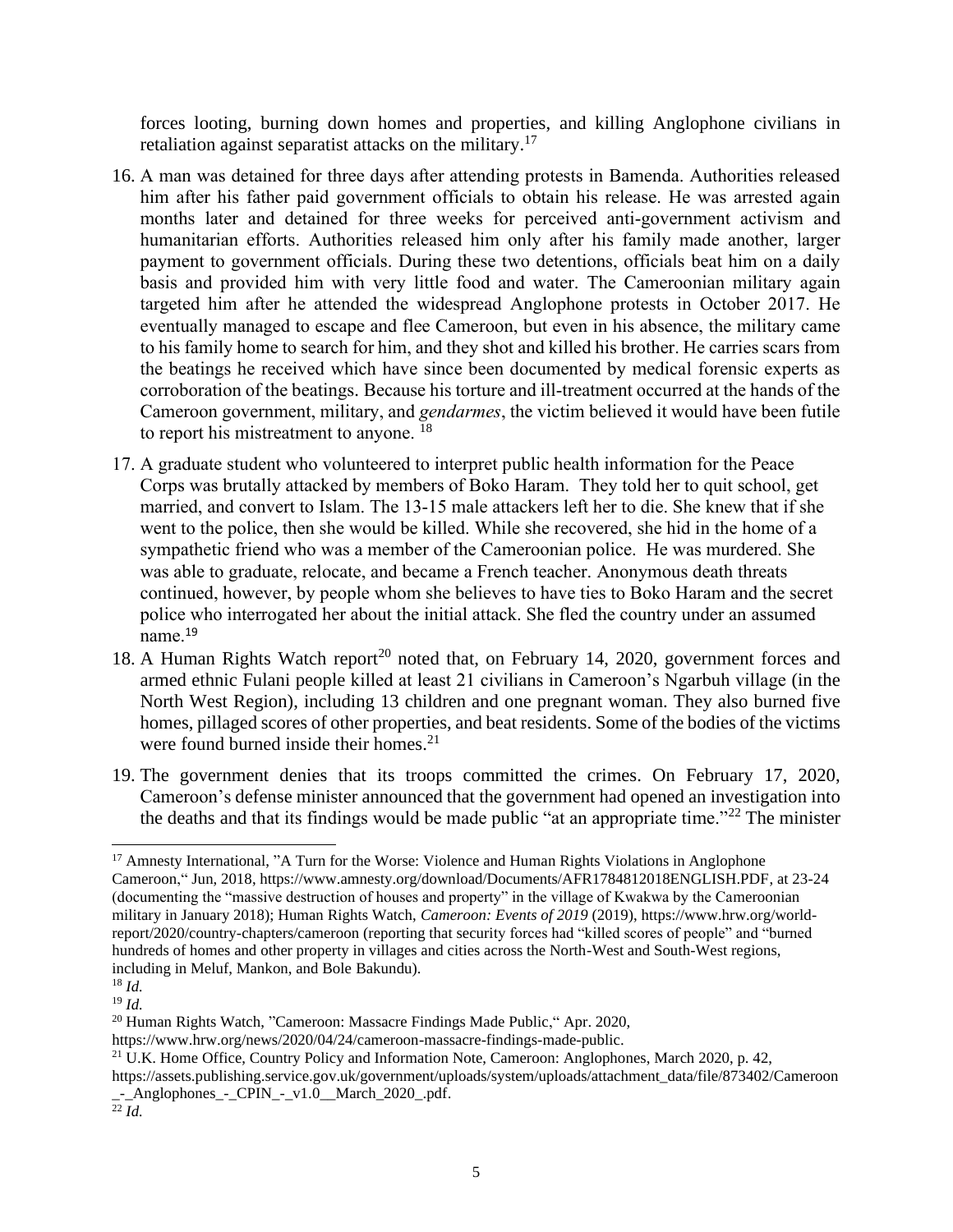asserted that armed "terrorists" attacked government security forces and that the fighting led to an explosion of fuel containers, which destroyed several homes and killed one woman and four children.<sup>23</sup> But Human Rights Watch reported that:

[W]itnesses and residents with whom Human Rights Watch spoke said that "there was no confrontation between armed separatists and security forces, that they heard no explosions, and that the killings were deliberate. Residents said the attack was to punish civilians suspected of harboring separatist fighters. Twelve witnesses said that, after the killings, the military addressed residents in Ngarbuh, warning that their village would be destroyed if they continued to shelter separatists."<sup>24</sup>

- 20. Human Rights Watch also reported in March of 2019 that Government forces in Cameroon's Anglophone regions had killed scores of civilians, used indiscriminate force, and torched hundreds of homes during the previous six months. $^{25}$
- 21. People are persecuted, detained, beaten, and even killed simply for being related to separatists. For example, in August 2017, the military came to the home of a man who was involved with a separatist group, beat his son with clubs, and threated to kill the son if he did not give them the names of others involved. The son ran and hid in the bush for six months before fleeing the country. He has learned that the military still comes to the family home looking for him.<sup>26</sup>
- 22. During the summer of 2016, a group of students participating in a peaceful protest and campaign for educational rights was arrested by police, beaten, and held in military barracks. Following the arrest, several officers went to the home of one student affiliated with the Southern Cameroons National Council (SCNC), a non-violent separatist organization that the government has declared illegal, $^{27}$  to search for evidence of the student's involvement with the group. The officers beat the student's mother and threatened to kill her if she did not provide them with evidence. $28$
- 23. In September 2017, a youth leader was summarily detained for her involvement in peaceful protests. Uniformed security forces identified her as a separatist leader, beat her with rubber batons, arrested her, and tortured her. She eventually had to flee the country.<sup>29</sup>
- 24. As a result of these reprisals, victims sometimes have to cut off all contact with family members. Family members can be in danger either by virtue of their association with the victim or due to suspicions that the family members have information about the victim and the victim's whereabouts. 30
- 25. Detainees are subject to torture, sexual assault, and other inhuman and degrading conditions. The military regularly subjects Anglophones to cruel, degrading, and inhumane treatment in

 $^{25}$  *Id.* 

<sup>23</sup> *Id.*

<sup>&</sup>lt;sup>24</sup> Human Rights Watch, "Cameroon: Massacre Findings Made Public," Apr. 2020,

https://www.hrw.org/news/2020/04/24/cameroon-massacre-findings-made-public.

<sup>&</sup>lt;sup>26</sup> Interviews conducted by The Advocates (2015-2020).

<sup>&</sup>lt;sup>27</sup> Amnesty International, "Cameroon: Arrests and Civil Society Bans Risk Inflaming Tensions in English-Speaking Regions" Jan. 2017, [https://www.amnesty.org/en/press-releases/2017/01/cameroon-arrests-and-civil-society-bans](https://www.amnesty.org/en/press-releases/2017/01/cameroon-arrests-and-civil-society-bans-risk-inflaming-tensions-in-english-speaking-regions/)[risk-inflaming-tensions-in-english-speaking-regions/.](https://www.amnesty.org/en/press-releases/2017/01/cameroon-arrests-and-civil-society-bans-risk-inflaming-tensions-in-english-speaking-regions/)

<sup>28</sup> Interviews conducted by The Advocates (2015-2020).

<sup>&</sup>lt;sup>29</sup> Interviews conducted by The Advocates (2015-2020).

<sup>30</sup> Interviews conducted by The Advocates (2015-2020).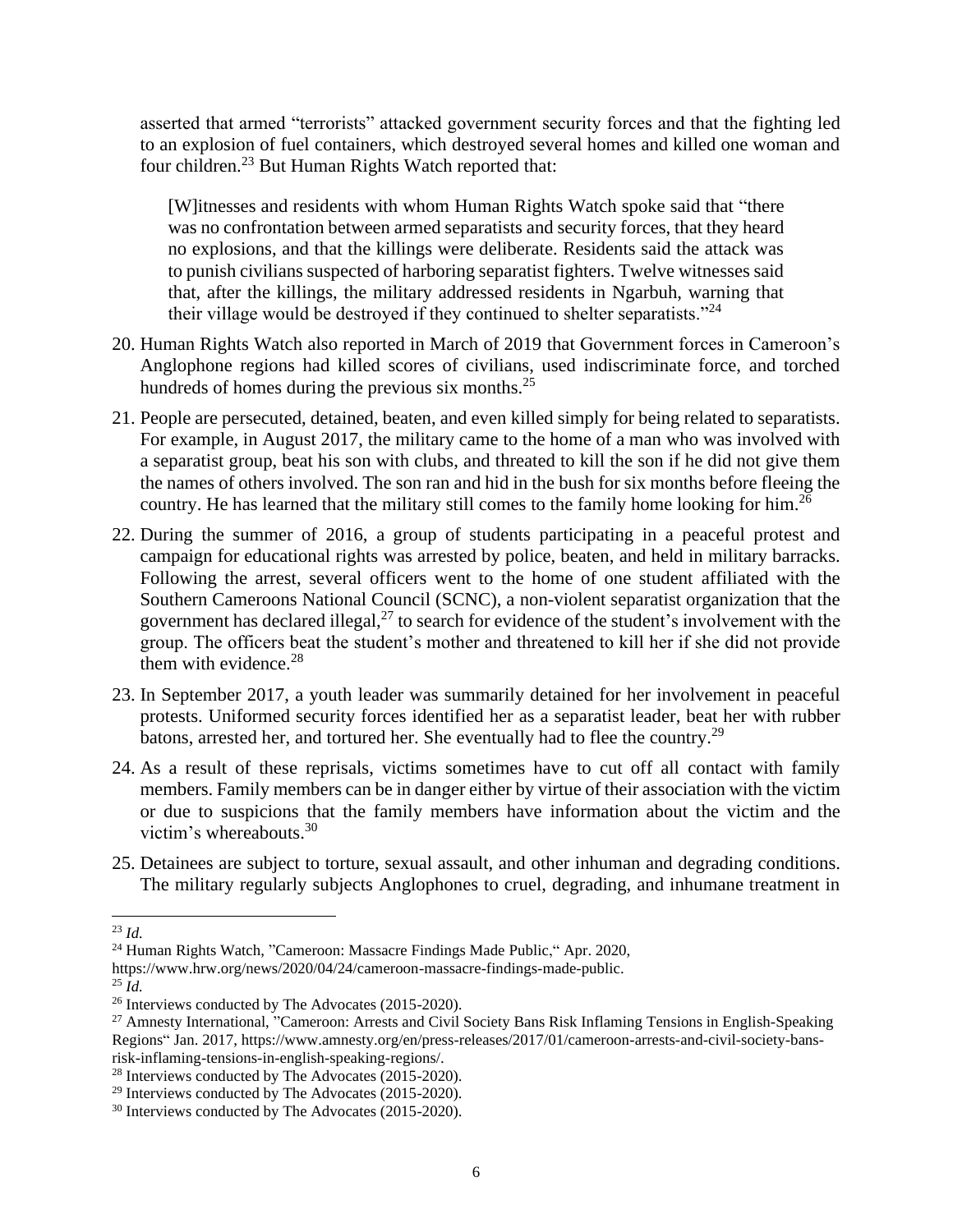detention.<sup>31</sup> From 23 July to 4 August 2019, Cameroonian authorities detained in a Yaoundé detention facility 100 people suspected of involvement with Anglophone separatist groups, held them incommunicado, and tortured many of them.<sup>32</sup> Lawyers representing some of the detainees corroborated their allegations of torture and other ill-treatment, which included beatings with wooden clubs, machetes, and guns, interrogations at gunpoint, and detention conditions requiring them to sleep on wet floors.<sup>33</sup>

- 26. The military continued to search for one individual who had been detained and tortured, forcing him to flee Cameroon. To date, no Cameroonian official has been held accountable for the crimes committed against the man and his family.<sup>34</sup>
- 27. An IT specialist experienced retaliation after he helped restore internet access to some small businesses after a government blackout of internet access. These businesses were then used to disseminate information about the government crackdown. The government identified the man as someone who had worked on restoring internet. He was arrested and held in a 4 meter by 4 meter room with 13 other prisoners. The room was filthy and hot. The man had cold water poured on him and was beaten with a baton. Prison officials fed the prisoners only every second or third day, and they occasionally gave them rotten food. After about one week, the man was gang raped. Over the course of the detention, the man developed pneumonia. Someone beat him to the point of unconsciousness, requiring hospitalization.<sup>35</sup>
- 28. Cameroonian authorities twice detained a young woman for alleged SCNC sympathies. She and the other detainees were kept in unsanitary conditions. Prison authorities held them without light, food, water, or toilet facilities for several days. Prison staff taunted them as "Anglo fools," "slaves," and second-class citizens. During her second detention, several prison staff gang-raped her and threatened to kill her if she reported the incident to the authorities. <sup>36</sup>
- 29. Anglophones are caught in the middle of what amounts to a civil war. Many Anglophones, despite efforts to remain neutral or to support peaceful efforts to achieve greater autonomy, are caught in the middle of the violence between separatists and the military. According to the International Crisis Group, as of October 2018, government forces and armed separatists had killed over 420 civilians in the region since the crisis escalated in  $2017$ <sup>37</sup>
- 30. For example, members of a separatist group tried to extort a business-owner in the Anglophone region and enlist him into their group.<sup>38</sup> When he refused, they beat him and his family. After the military police heard about the incident, they concluded that the busines-owner was supporting the separatists. They arrested and beat him, his pregnant wife, and his sister-in-law,

<sup>33</sup> *Id.*

<sup>&</sup>lt;sup>31</sup> United States Department of State, "2019 Country Reports on Human Rights Practices: Cameroon,"

[https://www.state.gov/reports/2019-country-reports-on-human-rights-practices/cameroon/,](https://www.state.gov/reports/2019-country-reports-on-human-rights-practices/cameroon/) at 6-7 (documenting "harsh and life threatening" conditions in priors due to food shortages, poor-quality food, gross overcrowding, physical abuse, as well as inadequate sanitary conditions and medical care).

<sup>32</sup> Human Rights Watch, "Cameroon: Detainees Tortured," Aug. 2019,

<https://www.hrw.org/news/2019/08/20/cameroon-detainees-tortured> (accessed June 11, 2020).

<sup>&</sup>lt;sup>34</sup> Interviews conducted by The Advocates (2015-2020)..

<sup>35</sup> Interviews conducted by The Advocates (2015-2020).

<sup>36</sup> Interviews conducted by The Advocates (2015-2020).

<sup>37</sup> International Crisis Group, "Cameroon: Divisions Widen Ahead of Presidential Vote," Oct. 2018,

https://www.crisisgroup.org/africa/central-africa/cameroon/b142-election-presidentielle-au-cameroun-les-fracturesse-multiplient.

<sup>38</sup> Interviews conducted by The Advocates (2015-2020).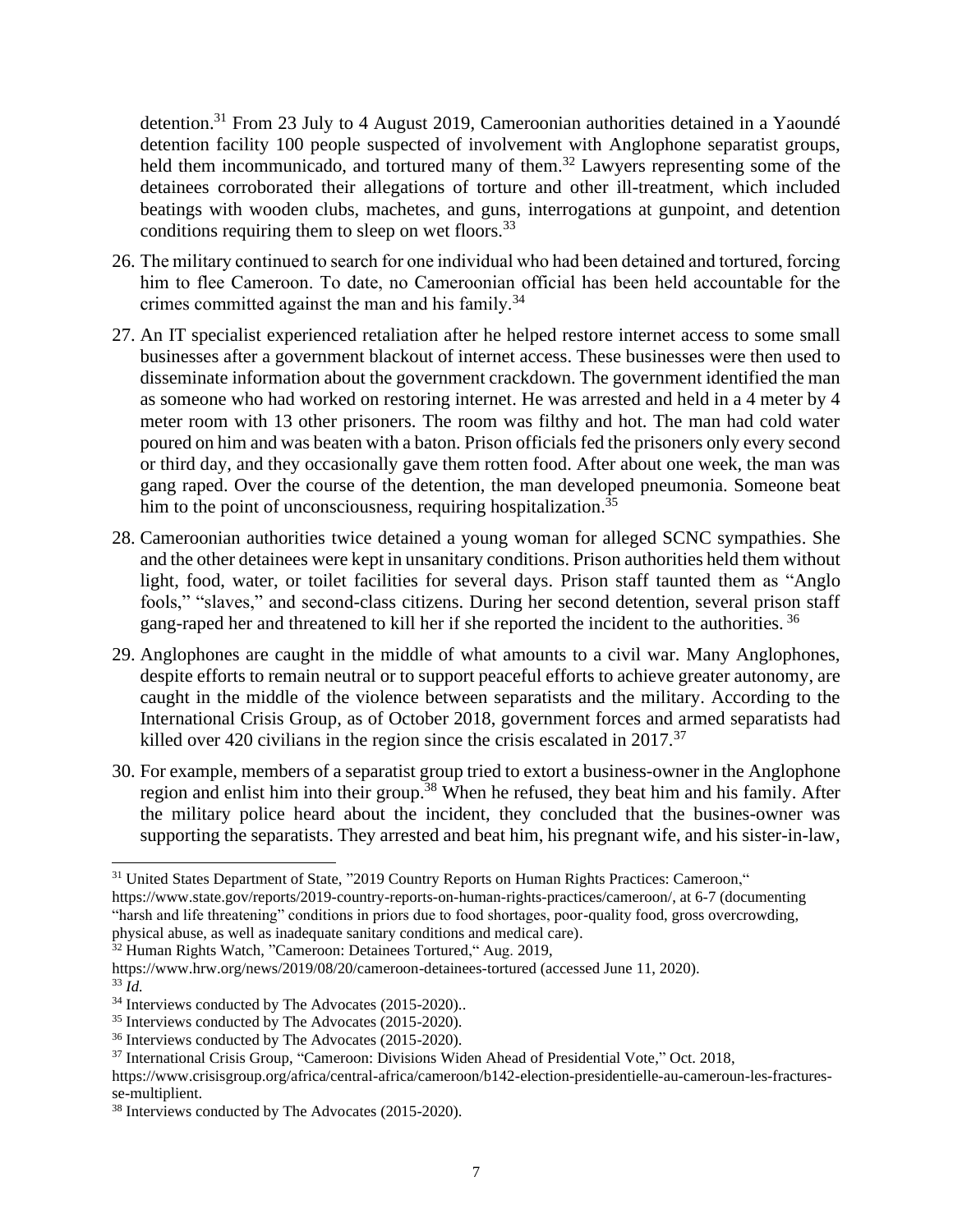and they also stole from them. The military police accused them of supporting the separatists and of being involved in the murder of two police officers near the man's business. When the man's sister-in-law resisted arrest, military police shot her at point-blank range. They took the man to solitary confinement and denied him food and water for two days. They took his wife and daughter to another cell. They then detained the man for seven days in a small and very crowded cell. The police tried to compel him and others to sign statements that would have resulted in their indefinite imprisonment. When they refused, the police beat them. The threesome finally managed to escape after paying an officer for assistance. The beatings and poor prison conditions caused the man's wife to miscarry. The separatist group burned down their house and business.<sup>39</sup>

- 31. The military also routinely persecutes teachers in the Anglophone region, even if they are not separatists. A teacher in the Anglophone region was targeted because she did not attend the government-sponsored Youth Day parade, in which teachers and students march in the streets.<sup>40</sup> The military came to her home and arrested her on suspicion that she was a separatist. She was taken to a detention center where guards tortured and raped her. She eventually fled but soldiers killed her uncle, burned down her husband's business, shot the family dog, and shot at her house and broke the windows.
- 32. Anglophones are denied access to health care. Soldiers threaten healthcare workers and hospitals if they provide medical treatment to suspected separatists and, in at least one instance, they attacked and looted a healthcare center.<sup>41</sup> Some Anglophones do not feel safe going to public hospitals because the military searches hospitals after violent government crackdowns on protests or military raids.<sup>42</sup>

## **II. Authorities take Anglophones into custody without informing them of the charges against them and without giving them access to legal procedures to challenge the legality of their detention. (Concluding Observations Paragraph 20(b))**

- 33. Although Cameroon's constitution and laws provide for the right to an independent judiciary and a fair and public trial without undue delay, $43$  security forces routinely deny this right to Anglophone detainees and other victims of human rights violations. There are numerous reports of lawyers being denied access to their clients during the pretrial and trial process, and of lawyers themselves facing threats of violence for defending their clients' legal rights.<sup>44</sup>
- 34. During its last periodic review of Cameroon, the Committee recommended that Cameroon:

Ensure that all persons taken into custody are brought promptly before an independent civilian court, are informed of the charges against them and are aware

<sup>39</sup> Interviews conducted by The Advocates (2015-2020).

<sup>40</sup> Interviews conducted by The Advocates (2015-2020).

<sup>&</sup>lt;sup>41</sup> United States Department of State, 2019 "Country Reports on Human Rights Practices: Cameroon," [https://www.state.gov/reports/2019-country-reports-on-human-rights-practices/cameroon/,](https://www.state.gov/reports/2019-country-reports-on-human-rights-practices/cameroon/) at 15 (reporting a February 2019 attack on the Bangolan Baptist Health Center).

<sup>42</sup> Interviews conducted by The Advocates (2015-2020).

<sup>43</sup> United States Department of State, "2019 Country Reports on Human Rights Practices: Cameroon,"

[https://www.state.gov/reports/2019-country-reports-on-human-rights-practices/cameroon/.](https://www.state.gov/reports/2019-country-reports-on-human-rights-practices/cameroon/)

<sup>&</sup>lt;sup>44</sup> University of Oxford, "Human Rights Abuses in the Cameroon Anglophone Crisis," para. 64 [http://ohrh.law.ox.ac.uk/wordpress/wp-content/uploads/2019/11/Cameroon-Anglophone-Crisis-Report-.pdf\)](http://ohrh.law.ox.ac.uk/wordpress/wp-content/uploads/2019/11/Cameroon-Anglophone-Crisis-Report-.pdf); B.B.C. News, "Newsday: Cameroon's Lawyers on Strike," Sept. 2019, [https://www.bbc.co.uk/programmes/p07njmsz.](https://www.bbc.co.uk/programmes/p07njmsz)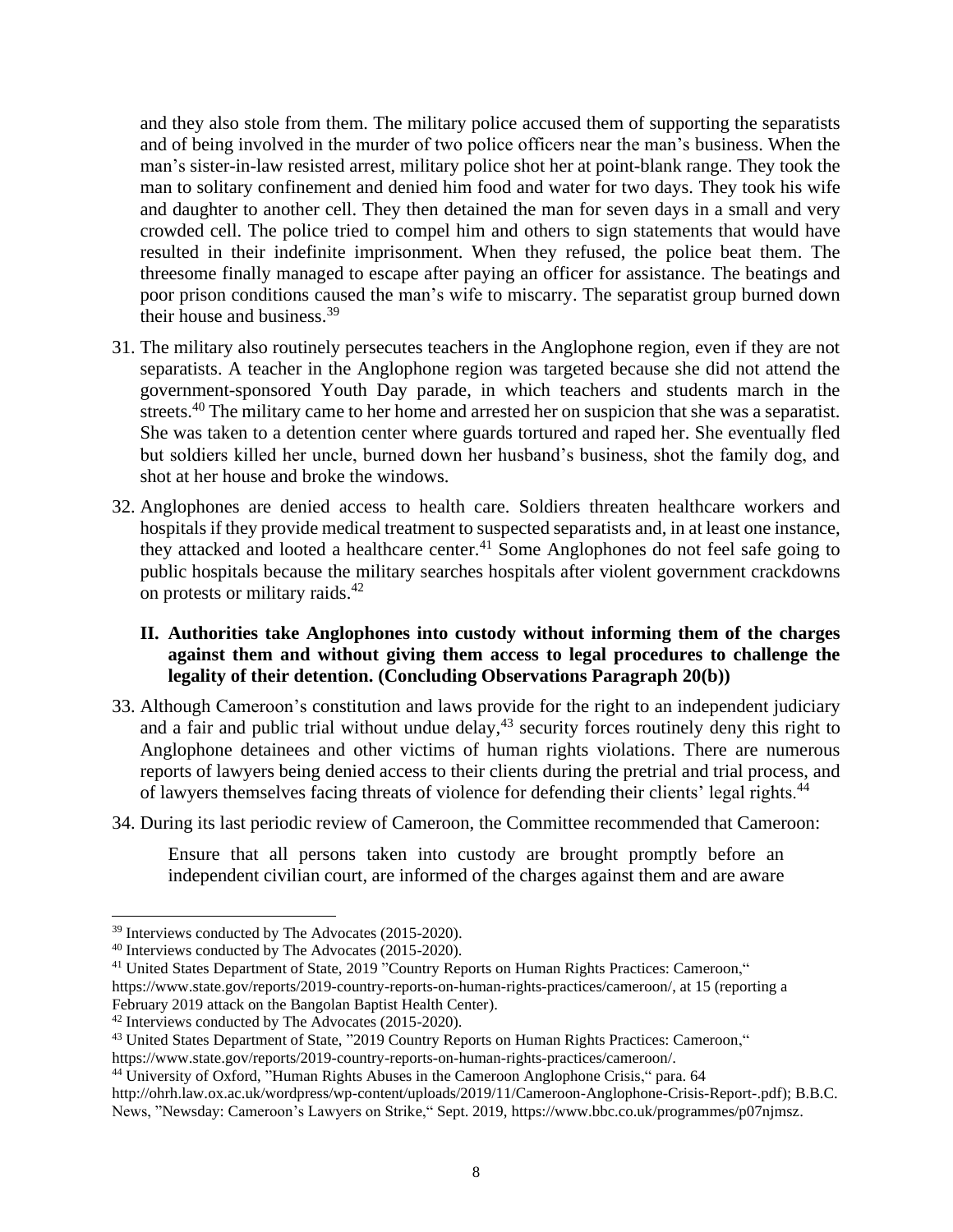of and have access to the legal procedures that would allow them to challenge the legality of their detention.<sup>45</sup>

- 35. Cameroonian authorities continue to detain Anglophones arbitrarily, and some people are subject to repeated arbitrary detentions.<sup>46</sup> Authorities rarely involve the court in these detentions. In many cases reported to The Advocates,<sup>47</sup> arrest and detention serve as a means to extort family members (sometimes under the guise of "bail"), suppress dissent, and humiliate politically involved Cameroonians.
- 36. A woman who was involved with the Social Democratic Front (SDF) (the main opposition party) received a notice ordering her to close her establishment and police then arrested her.<sup>48</sup> They did not inform her of the reason for her arrest. They threw her in a jail cell, where they raped and sodomized her multiple times. Her assailants applied pressure on her eyes while raping her. As a result, she experiences eye issues to this day. The officers released the woman only after an SDF member threatened to expose the prison to the media. The woman was involved with organizing a peaceful march. Two months later, the police arrested her again, calling her a secessionist and a rebel. The police officers forced her to bring her infant to the jail. She was able to escape with the help of her sister. The woman subsequently fled Cameroon.<sup>49</sup>

## **III.Cameroon routinely invokes the Anti-Terrorism Act and military jurisdiction to prosecute peaceful protesters. (Concluding Observations Paragraph 20(c))**

- 37. Cameroon enacted its "anti-terror" law in 2014 to counter the Boko Haram armed group, but authorities use that law to arrest and threaten separatists, perceived separatists, and journalists.<sup>50</sup>
- 38. The 2014 anti-terrorism law gives military tribunals exclusive jurisdiction over civil unrest, permits detention of individuals suspected of terrorism for 15 days, renewable with the authorization of the prosecutor,<sup>51</sup> and authorizes the death penalty.<sup>52</sup> The anti-terrorism law does not require authorities to present individuals charged with terrorism to an investigating  $jude.$ <sup>53</sup>

39. In practice, the law's fair trial provisions and protections against torture and unlawful detention

<sup>45</sup> Committee against Torture, *Concluding Observations on the Fifth Periodic Report of Cameroon* (December 18, 2017), U.N. Doc. CAT/C/CMR/CO/5, **¶** 20(b).

<sup>46</sup> United States Department of State, "2019 Country Reports on Human Rights Practices: Cameroon,"

[https://www.state.gov/reports/2019-country-reports-on-human-rights-practices/cameroon/,](https://www.state.gov/reports/2019-country-reports-on-human-rights-practices/cameroon/) at 9 (reporting that Cameroonian authorities continue to "arrest and detain people arbitrarily, often holding them for prolonged periods without charge or trial and at times incommunicado"); Interviews conducted by The Advocates (2015-2020).

<sup>47</sup> Interviews conducted by The Advocates (2015-2020).

<sup>48</sup> Interviews conducted by The Advocates (2015-2020).

<sup>49</sup> Interviews conducted by The Advocates (2015-2020).

<sup>50</sup> Al Jazeera, "Cameroon using 'anti-terror' law to silence media," Sept. 2017,

[https://www.aljazeera.com/news/2017/09/cameroon-anti-terror-law-silence-media-cpj-170920112612527.html.](https://www.aljazeera.com/news/2017/09/cameroon-anti-terror-law-silence-media-cpj-170920112612527.html) <sup>51</sup> U.S. Department of State, Country Reports on Human Rights Practices for 2019, Cameroon 2019 Human Rights Report, at 9-10, https://www.state.gov/wp-content/uploads/2020/03/CAMEROON-2019-HUMAN-RIGHTS-REPORT.pdf.

<sup>&</sup>lt;sup>52</sup> U.K. Home Office, Country Policy and Information Note, Cameroon: Anglophones, March 2020, p. 45,

[https://assets.publishing.service.gov.uk/government/uploads/system/uploads/attachment\\_data/file/873402/Cameroon](https://assets.publishing.service.gov.uk/government/uploads/system/uploads/attachment_data/file/873402/Cameroon_-_Anglophones_-_CPIN_-_v1.0__March_2020_.pdf) [\\_-\\_Anglophones\\_-\\_CPIN\\_-\\_v1.0\\_\\_March\\_2020\\_.pdf.](https://assets.publishing.service.gov.uk/government/uploads/system/uploads/attachment_data/file/873402/Cameroon_-_Anglophones_-_CPIN_-_v1.0__March_2020_.pdf)

<sup>53</sup> *Id.*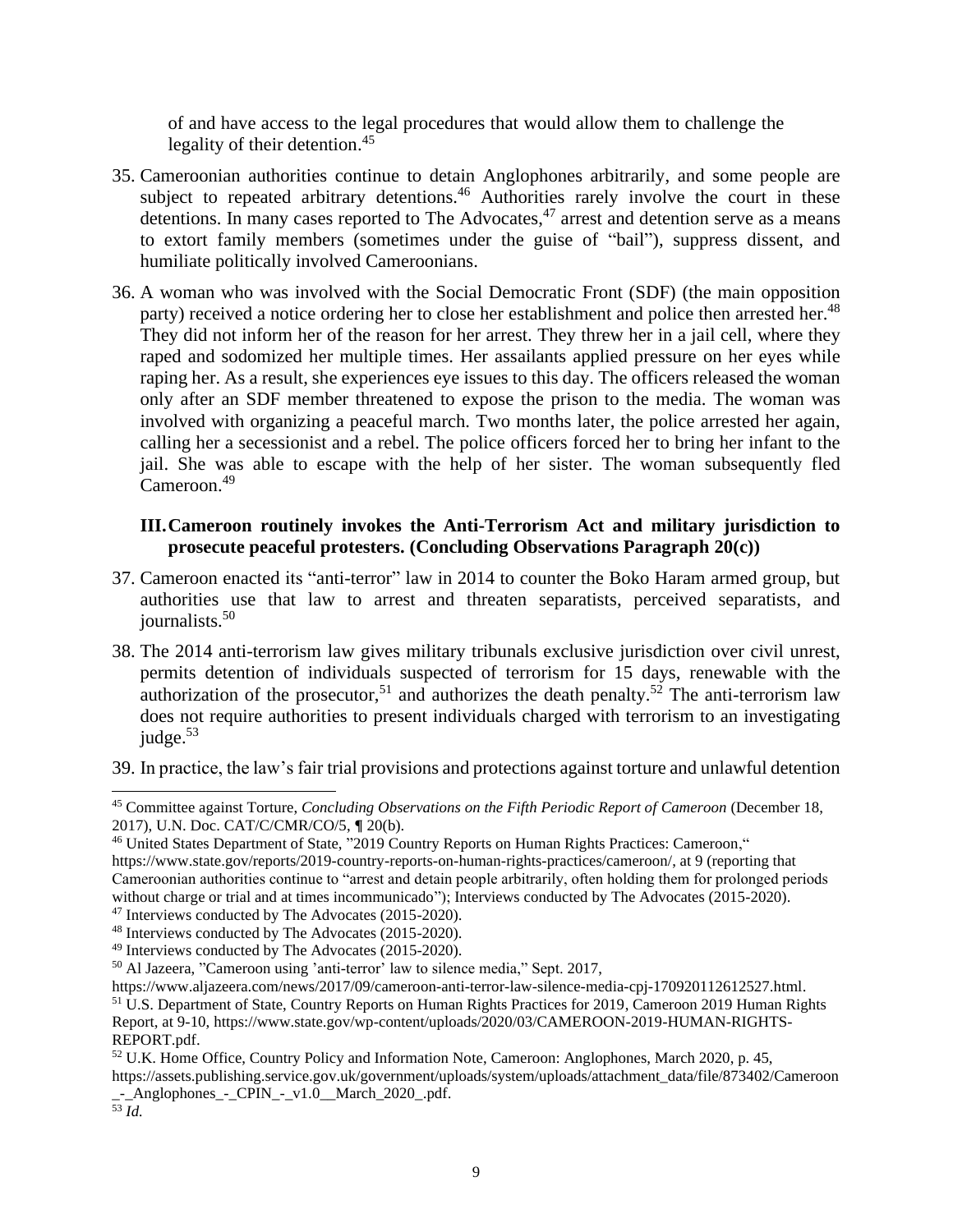are not followed. The law provides for detainees to have access to legal counsel and family members, although in practice police frequently deny detainees access to both.<sup>54</sup> The law prohibits incommunicado detention, but such cases occur, especially in connection with the Anglophone crisis.<sup>55</sup> The law also permits bail, allows citizens the right to appeal, and provides the right to sue for unlawful arrest, but these rights are seldom respected.<sup>56</sup>

- 40. In November 2017, President Biya declared war on the separatists, stating, "it is now clear that Cameroon was at war and under attack by terrorists masking [themselves] as secessionists."<sup>57</sup> He declared that all security measures would be taken to restore peace and order<sup>58</sup> and to "eradicate these criminals."<sup>59</sup>
- 41. The Government of Cameroon has arrested and detained hundreds of Anglophone activists and suspected activists, labeling them extremists and terrorists.<sup>60</sup> Many of these people have faced various charges, including terrorism-related charges under the auspices of military tribunals.<sup>61</sup>
- 42. Reports by the International Crisis Group and Amnesty International state that authorities frequently engage in torture and inhuman treatment of detainees.<sup>62</sup> Anglophone groups such as the Southern Cameroons Ambazonia Consortium United Front (SCACUF) have accused the government of genocide.<sup>63</sup>
- 43. During its last periodic review of Cameroon, the Committee recommended that Cameroon:

Refrain from invoking the Anti-Terrorism Act or military jurisdiction to prosecute persons who have availed themselves of the right to protest peacefully.<sup>64</sup>

- 44. As illustrated by the incidents described above, and those that follow, the Cameroonian Government has failed to implement the Committee's recommendation.
- 45. In early January 2018, Nigerian authorities arrested 47 Cameroonian Anglophone activists in Nigeria and handed them over to Cameroonian authorities.<sup>65</sup> Cameroonian authorities held the 47 activists incommunicado for six months at the State Defense Secretariat detention facility

[https://assets.publishing.service.gov.uk/government/uploads/system/uploads/attachment\\_data/file/873402/Cameroon](https://assets.publishing.service.gov.uk/government/uploads/system/uploads/attachment_data/file/873402/Cameroon_-_Anglophones_-_CPIN_-_v1.0__March_2020_.pdf) [\\_-\\_Anglophones\\_-\\_CPIN\\_-\\_v1.0\\_\\_March\\_2020\\_.pdf.](https://assets.publishing.service.gov.uk/government/uploads/system/uploads/attachment_data/file/873402/Cameroon_-_Anglophones_-_CPIN_-_v1.0__March_2020_.pdf)

<sup>54</sup> *Id.*

<sup>55</sup> *Id.*

<sup>56</sup> *Id.*

<sup>57</sup> Okereke, C. Nna-Emeka, "Analysing Cameroon's Anglophone Crisis," 10:3 *Counter Terrorist Trends and Analyses* 8, 12 (Int'l Centre for Political Violence and Terrorism Research) (March 2018), www.jstor.org/stable/26380430.

<sup>58</sup> *Id.*

<sup>59</sup> U.K. Home Office, Country Policy and Information Note, Cameroon: Anglophones, March 2020,

<sup>60</sup> *Id.*

<sup>61</sup> Okereke, C. Nna-Emeka, "Analysing Cameroon's Anglophone Crisis," 10:3 *Counter Terrorist Trends and Analyses* 8, 11 (Int'l Centre for Political Violence and Terrorism Research) (March 2018), www.jstor.org/stable/26380430.

<sup>62</sup> *Id.*

<sup>63</sup> *Id.*

<sup>64</sup> Committee against Torture, *Concluding Observations on the Fifth Periodic Report of Cameroon* (December 18, 2017), U.N. Doc. CAT/C/CMR/CO/5, **¶** 20(c).

<sup>65</sup> U.K. Home Office, *Country Policy and Information Note, Cameroon: Anglophones*, March 2020, 45-46. [https://assets.publishing.service.gov.uk/government/uploads/system/uploads/attachment\\_data/file/873402/Cameroon](https://assets.publishing.service.gov.uk/government/uploads/system/uploads/attachment_data/file/873402/Cameroon_-_Anglophones_-_CPIN_-_v1.0__March_2020_.pdf) [\\_-\\_Anglophones\\_-\\_CPIN\\_-\\_v1.0\\_\\_March\\_2020\\_.pdf.](https://assets.publishing.service.gov.uk/government/uploads/system/uploads/attachment_data/file/873402/Cameroon_-_Anglophones_-_CPIN_-_v1.0__March_2020_.pdf)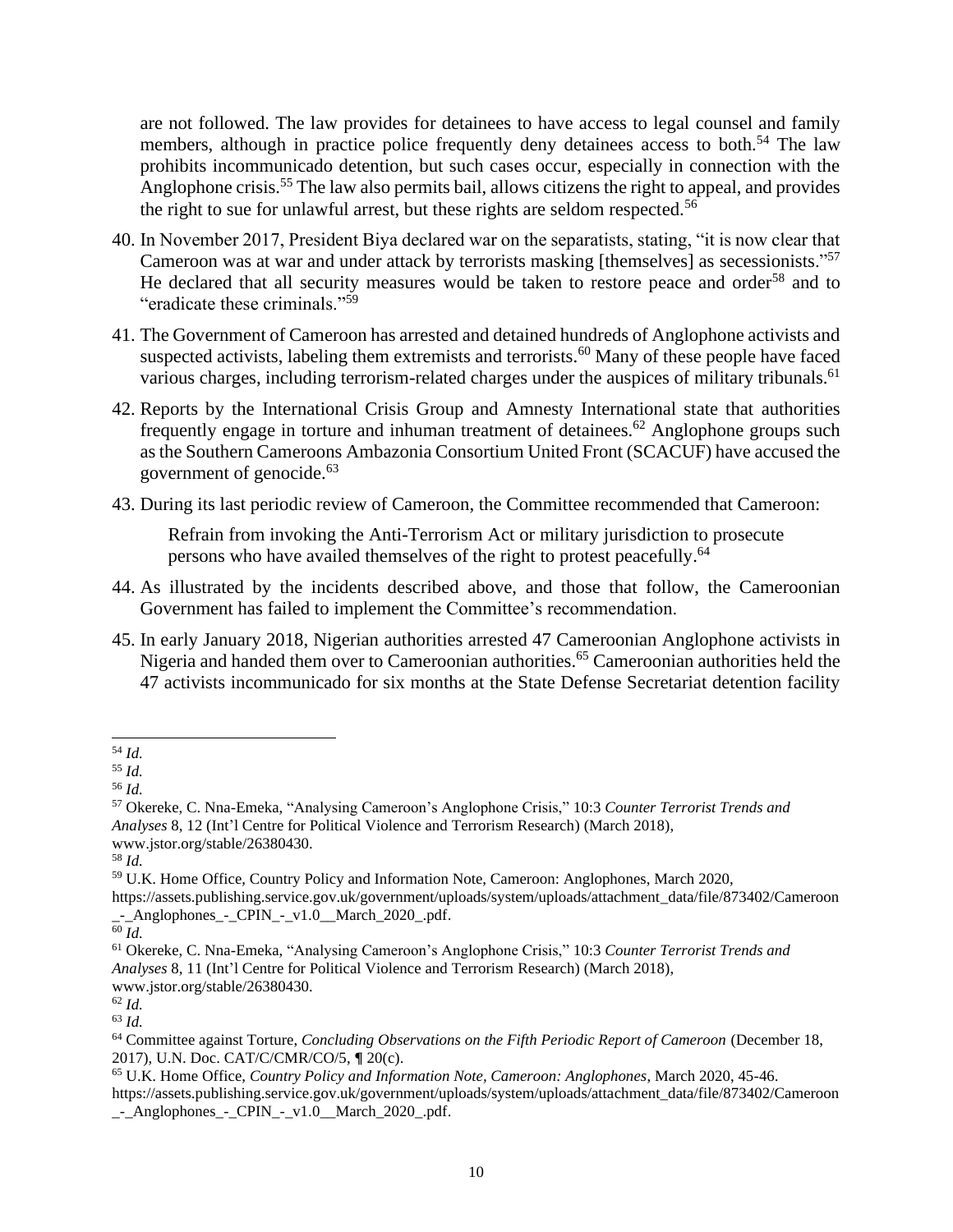(SED). They had no access to their lawyers or families.<sup>66</sup> Human Rights Watch has documented that torture and other forms of ill-treatment are endemic at the SED.<sup>67</sup> In August 2018, a military court sentenced ten of these activists to life imprisonment. These activists included leaders of the separatist Ambazonia Interim Government, including the head of the county's Anglophone separatist movement, Julius Sisiku Ayuk Tabe, who is widely seen as a moderate.<sup>68</sup> Authorities charged them with "terrorism and secession" and fined them each CFA 250 billion.<sup>69</sup> Authorities have sentenced seven others to 10 to 15 years in prison on terrorism and rebellion charges.<sup>70</sup> One of the arrested men, a radio journalist, received a 15-year prison term for "acts of terrorism, hostility against the homeland, secession, revolution and insurrection."<sup>71</sup>

- 46. In a 20 August 2018 press release following the sentencing of Ayuk Tabe and others, the Central Africa Human Rights Defenders Network (REDHAC) reported that 174 individuals arrested during the Anglophone had been in detention in Yaoundé for more than one year without being presented to an investigating judge.<sup>72</sup>
- 47. Authorities arrested an outspoken Anglophone activist and political analyst on 25 September 2019 and denied him access to a lawyer for five days, in violation of Cameroonian law.<sup>73</sup> He was taken to SED and his whereabouts were finally made public on 30 September 2019, when he was taken before the Yaoundé Military Court and charged with acts of terrorism, financing terrorism, and secession.<sup>74</sup>

# **IV.Members of the security forces are inadequately trained in the use of force; rather, excessive use of force against protesters is routine. (Concluding Observations Paragraph 20(d))**

- 48. The State uses excessive force and torture to silence even suspected supporters of equal treatment and rights for Anglophones. Members of the Anglophone community, particularly people who protest the marginalization of Anglophones, risk murder, torture, beatings, and sexual assault.
- 49. During its last periodic review of Cameroon, the Committee recommended that Cameroon:

Ensure that the responsibility for public security is entrusted to civilian bodies, and step up efforts to systematically provide all members of the security forces with training in the use of force, in particular at protests, taking due account of the Basic

[https://www.france24.com/en/20190820-cameroon-anglophone-separatist-leader-life-sentence-lawyers.](https://www.france24.com/en/20190820-cameroon-anglophone-separatist-leader-life-sentence-lawyers) <sup>69</sup> *Id.*

<sup>72</sup> U.K. Home Office, *Country Policy and Information Note, Cameroon: Anglophones*, March 2020, 45 [https://assets.publishing.service.gov.uk/government/uploads/system/uploads/attachment\\_data/file/873402/Cameroon](https://assets.publishing.service.gov.uk/government/uploads/system/uploads/attachment_data/file/873402/Cameroon_-_Anglophones_-_CPIN_-_v1.0__March_2020_.pdf)  $\frac{1}{2}$  Anglophones - CPIN - v1.0 March 2020 .pdf.

<sup>66</sup> *Id.*

<sup>67</sup> *Id.* at 46.

<sup>68</sup> *Cameroon Anglophone Separatist Leader Handed Life Sentence*, France24, Aug. 21, 2019,

<sup>70</sup> *Cameroon Jails English-Speaking Activists on Terrorism Charges*, Deutsche Welle, Jan. 1, 2018, [https://www.dw.com/en/about-dw/profile/s-30688.](https://www.dw.com/en/about-dw/profile/s-30688)

 $\overline{7}$ <sup>1</sup> *Id.* 

<sup>73</sup> *Id.* at 48.

<sup>74</sup> *Id.*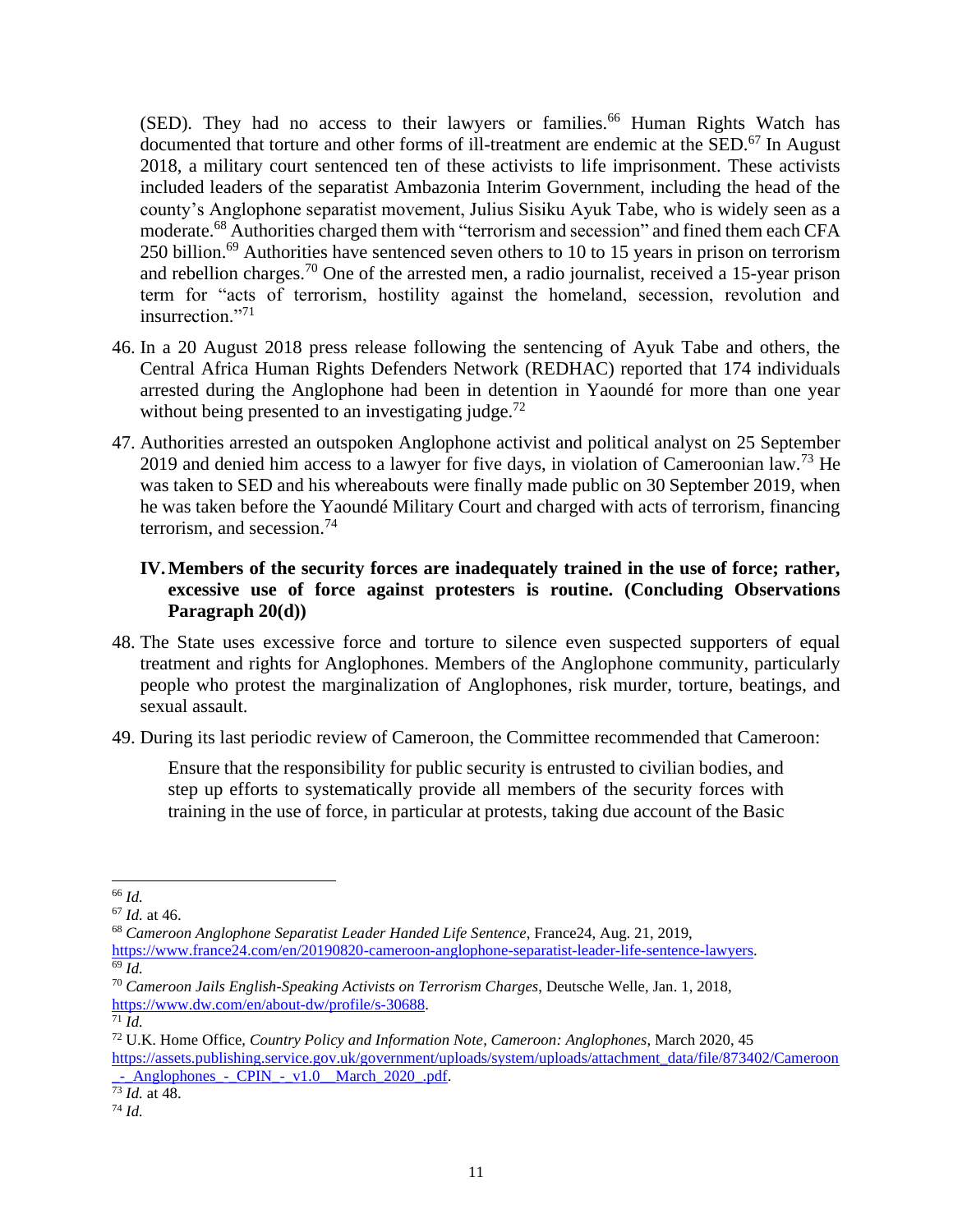Principles on the Use of Force and Firearms by Law Enforcement Officials.<sup>75</sup>

- 50. This report provides evidence that the Cameroonian Government has failed to implement the Committee's recommendation.
- 51. During protests in late 2017, government forces used live ammunition, including from helicopters, against protestors and bystanders, killing at least one dozen people and injuring many more.<sup>76</sup>
- 52. Authorities attack and arrest members of the SCNC when they are participating in peaceful protests. Armed military raid their meetings and beat and arrest attendees. In one instance, using water cannons and tear gas, the military attacked attendees of a protest in support of the teachers and lawyers attempting to restore the common law system and against the presidential elections and human rights violations against Anglophones.<sup>77</sup> Police grabbed one attendee as she was running away and took her to a police station where they kept her for five days without food or water. She was forced to sleep on the floor in dirty, crowded conditions, and the military tortured her and other detainees by pouring water on her, beating her with sticks, planks, and batons, and verbally assaulting her. Her family and lawyer were not permitted to see her. Upon her release, she was told to sign a declaration that she would never participate in SCNC activities again. Soon after, the military raided her town, made extra-judicial arrests, and beat people. This incident angered her so much that she joined another SCNC meeting. Armed military raided a subsequent the meeting and arrested her again. While detained, the woman was beaten, tortured, and raped. Eventually she escaped to the bush and her mother arranged to help her leave Cameroon. Since her escape, the military has visited her home several times looking for her and threated to kill her mother if she did not tell them where her daughter was.<sup>78</sup>
- 53. In another instance, the military severely beat attendees of a peaceful march organized by Ambazonian leaders to demand rights for Anglophones, such as fair job opportunities and freedom of expression. A man who attended this march was later arrested, along with his brother-in-law, for buying supplies from a bookstore to make fliers.<sup>79</sup> The military detained them for approximately ten days, during which time guards beat them and threw "itchy water" on them. Prison guards gave them very little food and spoke to them mostly in French, which they were unable to understand. To the best of their understanding, the military was accusing them of trying to destroy the country. They escaped only after a family member who was in the military intervened. A few days later the military invaded their home town, shot and killed the brother-in-law, and arrested the other man's brother because they could not find the man. Not long afterward, the man fled the country.
- 54. Police routinely use cruel forms of violence when stopping protests, including spraying "itchy water" on victims. For example, on one occasion students were in the streets protesting in support of teachers and lawyers who were on strike. Police entered a student residence near the university, broke down the doors and sprayed "itchy water" from tanks. One of the victims

<sup>75</sup> Committee against Torture, *Concluding Observations on the Fifth Periodic Report of Cameroon* (December 18, 2017), U.N. Doc. CAT/C/CMR/CO/5, **¶** 20(d).

<sup>76</sup> Human Rights Watch, *Cameroon: Events of 2018* (2018), [https://www.hrw.org/world-report/2019/country](https://www.hrw.org/world-report/2019/country-chapters/cameroon)[chapters/cameroon.](https://www.hrw.org/world-report/2019/country-chapters/cameroon)

<sup>&</sup>lt;sup>77</sup> Interviews conducted by The Advocates (2015-2020).

<sup>78</sup> Interviews conducted by The Advocates (2015-2020).

<sup>79</sup> Interviews conducted by The Advocates (2015-2020).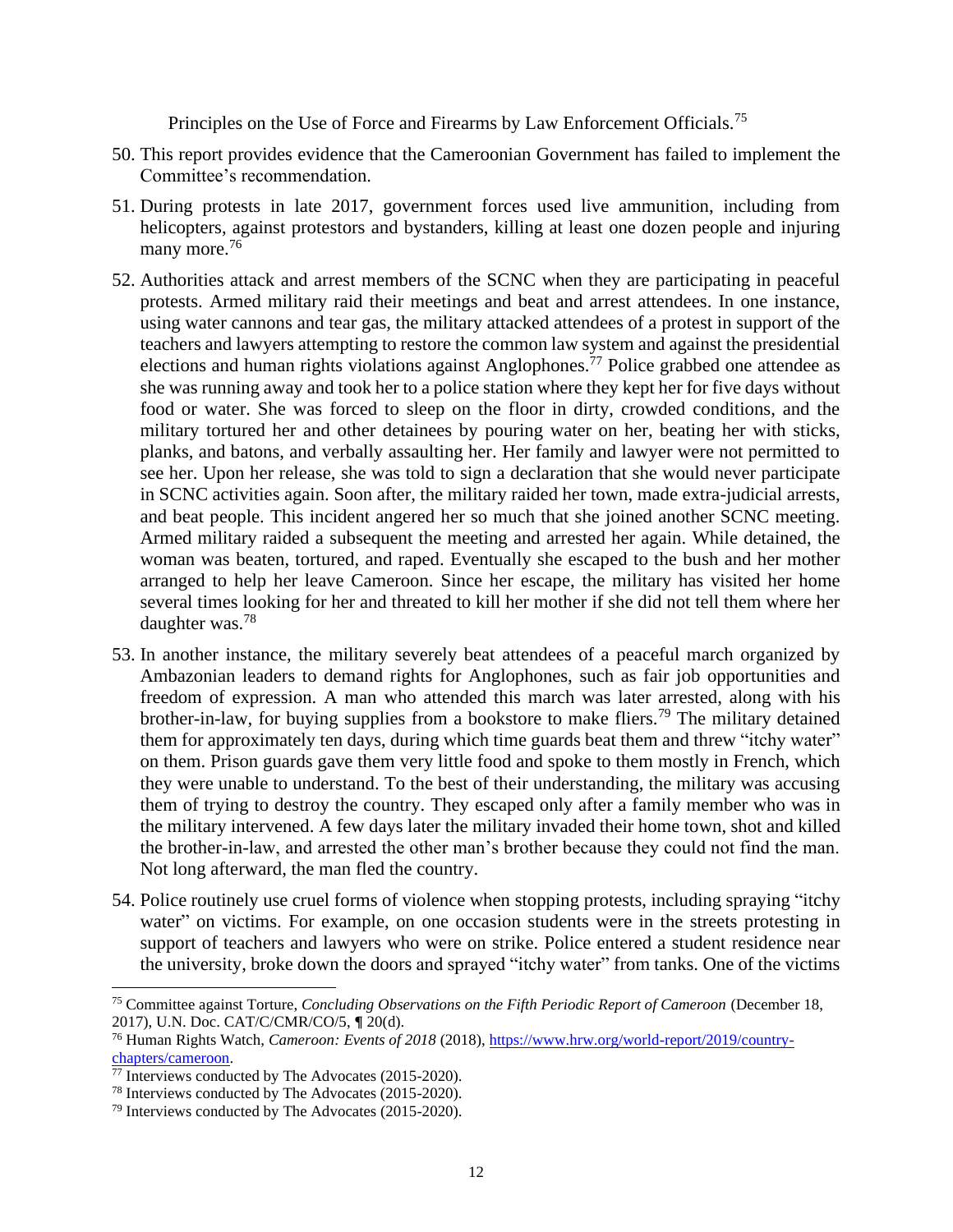was a student who was not involved in the protests.<sup>80</sup> The police began beating the woman and her friends and she eventually lost consciousness. After spending time in the hospital, an arrest warrant was issued for her and her uncle for disturbing the peace and promoting protests. She believes the arrest warrant was issued in her name so as to apply pressure on her uncle who, despite not participating as a formal member of the SCNC, was visible during demonstrations. She and her uncle fled the country.<sup>81</sup>

- 55. A student at the University of Buea was not present at the protests that took place there in. When, sometime later, she and health workers were raising awareness of an upcoming HIV screening, a group of police officers violently arrested the whole group because they were carrying student IDs. The police raped her and blinded her in one eye. Authorities arrested the woman again after she participated in a Youth Day march.<sup>82</sup>
- 56. One a woman was participating in a peaceful protest when police started to shoot at the crowd, throw tear gas, and use water cannons. When she tried to help the injured using her medical training, policemen found her and began beating her and others with batons. A few days later, when the same woman was helping protestors who had been shot, the police once again interrupted her efforts to administer first aid. They hit her in the back and arrested her.<sup>83</sup>

### **V. Victims of torture and degrading treatment, and arbitrary arrests and detentions prior to 2017 have not received remedies and responsible authorities have not been held accountable.**

57. In 2013, an accounting student attended an SCNC rally, despite not identifying as an active SCNC member at the time.<sup>84</sup> The speaker expressed dissatisfaction with the condition of public services and advocated for certain political changes. Almost immediately after the speaker finished the talk, security forces began shooting. The student fled the rally but soldiers eventually apprehended him and continued to beat him, after which he was placed in a cell where he was beaten further. At the rally, during his arrest, and throughout his detention, the soldiers shouted insults in French, sometimes using the phrase "Anglo fools" and accused the former student and others of being terrorists. He was not allowed to contact an attorney or his family, but his family eventually learned of his detention and raised enough money to pay a police commissioner to secure his release. He was allowed to leave jail only on the condition that he sign an agreement stating that he would avoid all political activity (especially activities connected with the SCNC). After graduating, he attended another SCNC assembly in 2015 within a different city. Security forces barged in, beat the attendees, and made arrests. Although he escaped, he was stopped and beaten at a checkpoint on his way home. He woke up chained to a hospital bed and in a severe amount of pain. He did not receive proper medical care and continues to experience after-effects of his injuries to this day. His family helped him escape the hospital and he eventually managed to escape Cameroon.<sup>85</sup>

<sup>80</sup> Interviews conducted by The Advocates (2015-2020).

<sup>81</sup> Interviews conducted by The Advocates (2015-2020).

<sup>&</sup>lt;sup>82</sup> Interviews conducted by The Advocates (2015-2020).

<sup>&</sup>lt;sup>83</sup> Interviews conducted by The Advocates (2015-2020).

<sup>&</sup>lt;sup>84</sup> Interviews conducted by The Advocates (2015-2020).

<sup>85</sup> Interviews conducted by The Advocates (2015-2020).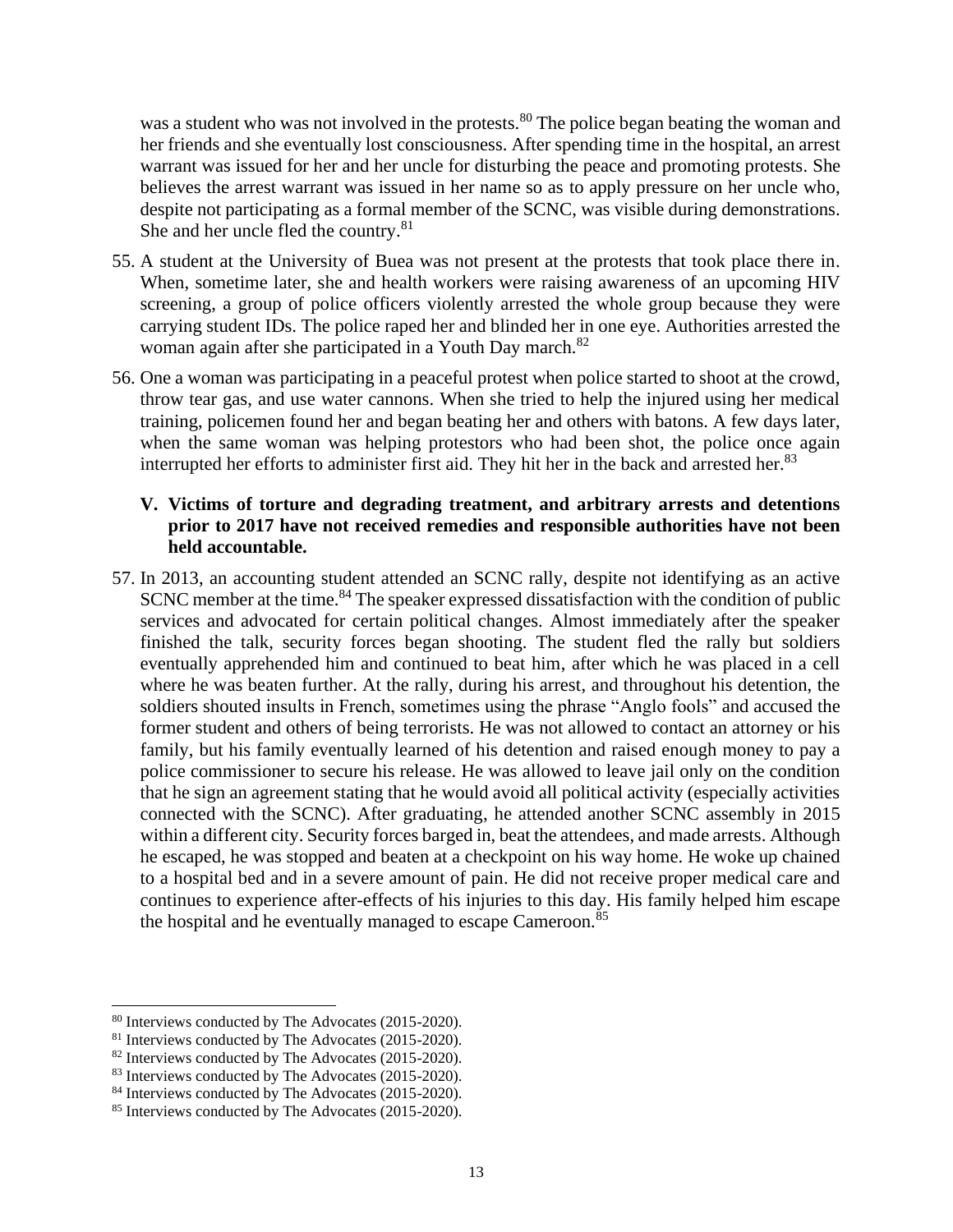#### **VI.Suggested questions for the Government of Cameroon**:

- What measures has the State Party undertaken to ensure that all allegations of excessive use of force, extrajudicial execution, and arbitrary arrest are investigated by an independent and impartial authority, particularly in Anglophone areas?
- How has the State Party ensured that people in Anglophone areas are able to exercise their right to peaceful assembly and protest?
- What is the procedure for reporting torture or ill-treatment in detention and for investigating those reports? How many complaints of torture or other ill-treatment in detention have authorities received during the reporting period? What was the follow-up in each case, and what was the outcome?
- Please identify all cases in which officials have been held accountable for excessive use of force in Anglophone areas during the reporting period and in which victims of excessive use of force have received redress.
- Please identify how many protesters in Anglophone areas have been detained during the reporting period. For each case, please provide the length of detention, whether detention is ongoing, whether the person had to agree to cease protest activities or political activities as a condition of release, whether charges have been brought, and any outcome of those charges.
- What concrete steps is the State Party taking to protect Anglophones from excessive use of force, torture, and sexual assault?
- What measures has the State Party taken to prevent and condemn excessive use of force and torture toward actual and perceived separatists?
- What measures has the State Party taken to ensure that its police and military forces abide by the applicable legal procedures for arrest and detention?
- What measures has the State taken to ensure that all Anglophone detainees have timely access to counsel and are timely brought before a judicial tribunal?
- When will the government make public the results of its investigation into the events of 14 February 2020 in Ngarbuh village in the North West Region?
- Please respond to allegations that authorities spray individuals and groups of protesters with water that causes them to itch.
- What measures are in place to ensure that individuals are not arrested or prosecuted for providing medical assistance to people accused of terrorism-related offenses?
- Please provide disaggregated data for all cases in which a person has been charged with violation of the Anti-Terror Law, including: location and date of arrest, date of charge, nature of charge and factual basis for charge, date of initial presentment before an investigating judge, date of first meeting with legal counsel, nature of tribunal (military or civilian), dates of trial (if any), crime(s) of conviction (if applicable), date of conviction (if applicable), date of sentencing (if applicable), nature of sentence (if applicable); current location of detention (if applicable); date of release (if applicable).